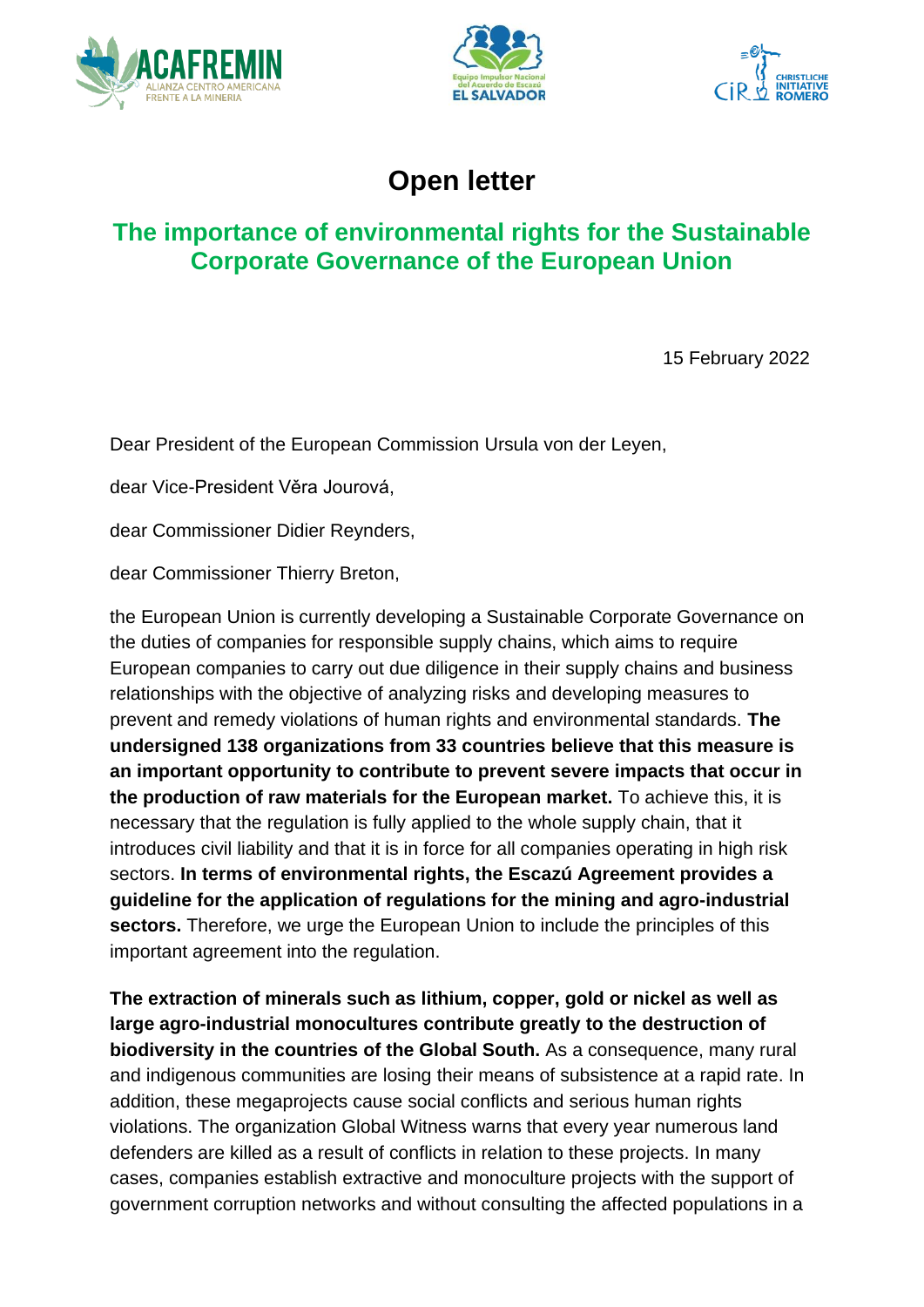





free, prior and informed manner. When affected communities protest against these projects, they are often violently repressed by security forces and criminalized by the judicial systems in these countries. As organizations that work in the defense of human rights of these communities, we know very well the human pain that these conflicts generate.

**The European Union is one of the largest consumers of these raw materials. Therefore, as environmental and human rights organizations, it is clear to us that the European Union has a responsibility to prevent and mitigate these impacts by promoting responsible production and consumption patterns and by requiring companies to comply with environmental and human rights due diligence.**

It is particularly important that the regulation refers to and supports international conventions that seek to achieve these objectives. One of these most innovative instruments is the Escazú Agreement, which entered into force in Latin America and the Caribbean in April 2021 and has as its objectives to guarantee the right to a healthy environment and sustainable development, strengthening the rights of communities involved in environmental conflicts. Currently, the convention has already been ratified by 12 countries and it is based on four central pillars:

- 1. Access to environmental information
- 2. Public participation in environmental decision-making processes
- 3. Access to justice in environmental concerns
- 4. Protection of human rights defenders

We consider these key principles central to promoting environmental justice in supply chains and raw material production not only in Latin America and the Caribbean, but also in other countries where extractive companies are operating. **The Escazú Agreement and its principles must be integrated into the list of relevant international conventions that companies must comply with as part of the due diligence measures prescribed in the regulation.**

The fulfilment of these duties should be a minimum condition for European companies that seek to establish business relationships with local companies operating mines, monocultures, hydroelectric power stations and other projects. In this way, the European Union would support countries in the Global South in their attempts to build sustainable economic systems and democratic societies. Finally, a reference to the Escazú Agreement would be in tune with the UN Sustainable Development Goals and the Aarhus Convention.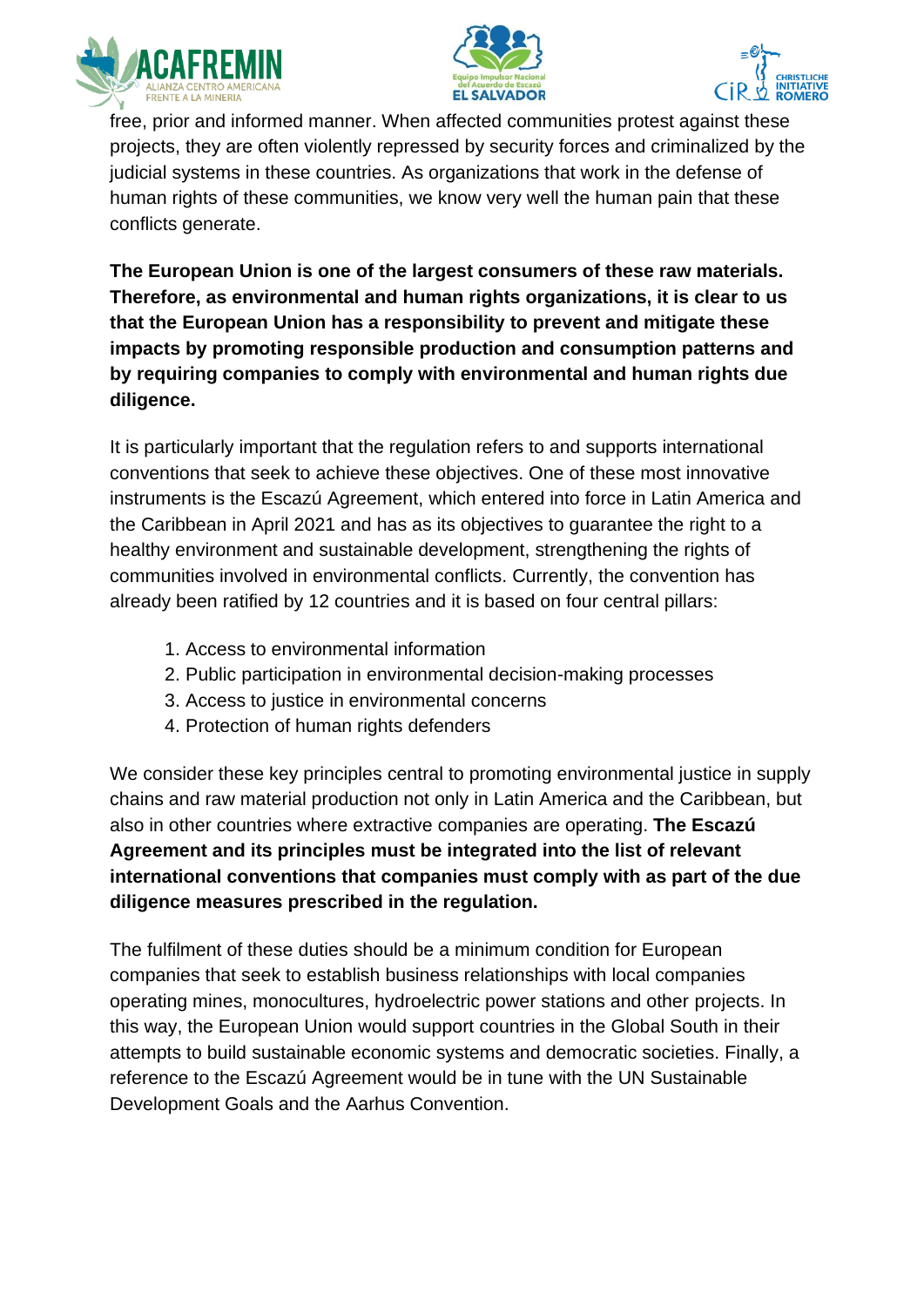





Contact persons:

Pedro Cabezas **Alianza Centro Americana frente a la Minería (ACAFREMIN)**  E-Mail: [stopesmining@gmail.com](mailto:stopesmining@gmail.com)

Christian Wimberger **Christliche Initiative Romero (CIR)** Schillerstraße 44a, 48155 Münster Germany E-Mail: [wimberger@ci-romero.de](mailto:wimberger@ci-romero.de) Tel: 0049 251 - 67 44 13 - 21

# On behlaf of:

# **Latin America**

- 1. ACOVICruz (Bolivia)
- 2. Alianza Centroamericana frente a la Mineria (acafremin)
- 3. Almanaque del futuro (Bolivia, Ecuador, Peru)
- 4. Articulação Comboniana de Direitos Humanos (Brazil)
- 5. Asocación Colectiva MadreSelva (Guatemala)
- 6. Asociacion para el desarrollo de el Salvador CRIPDES
- 7. Asociacion para el desarollo de la Poblacion afectada por el Nemagon (Costa Rica)
- 8. Asociacion para el Desarrollo Economico y social de el Salvador ADES
- 9. Asociación Civil Centro de Cultura Popular Labor (Peru)
- 10. Asociación Comunitaria para el Desarrollo serjus aserjus (Guatemala)
- 11. Asociación Nayra Pacha (Bolivia)
- 12. Bolivia Libre de Transgénicos (Bolivia)
- 13. Carrera de Biologia, Universidad Mayor de San Andres (Bolivia)
- 14. Centro de Derechos de Mujeres, CDM (Honduras)
- 15. Centro de Desarollo Humano CDH (Honduras)
- 16. Centro de Estudio para la Democracia (CESPAD) (Honduras)
- 17. Centro de Informacion y Documentacion CEDIB (Bolivia)
- 18. Centro de Investigacion y Servicio Popular (Bolivia)
- 19. Centro de Politicas Publicas y Derechos Humanos (Peru)
- 20. Centro de Promoción y Educación Profesional Vasco de Quiroga( Mexico)
- 21. Ciudadanía, Comunidad de Estudios Sociales y Acción Pública (Bolivia)
- 22. Colectiva de Coordinacion de Acciones Socio Ambientales Colectivas CASA (Bolivia)
- 23. Colectiva Feminista para el Desarrollo Local (El Salvador)
- 24. Colectivo Madre Selva (Guatemala)
- 25. Colectivo Wasi Pacha (Bolivia)
- 26. Comité de Unidad Campesina de Guatemala
- 27. Comunidad Indígena el Porton Robore (Bolivia)
- 28. COMUNIDEC (Ecuador)
- 29. Consumidores Conscientes (Bolivia)
- 30. CONTIOCAP Coordinadora Nacional en Defensa de Territorios Indigena Originarios (Bolivia)
- 31. CORDES (El Salvador)
- 32. Defensa y Conservacion Ecologica de Intag, decoin (Ecuador)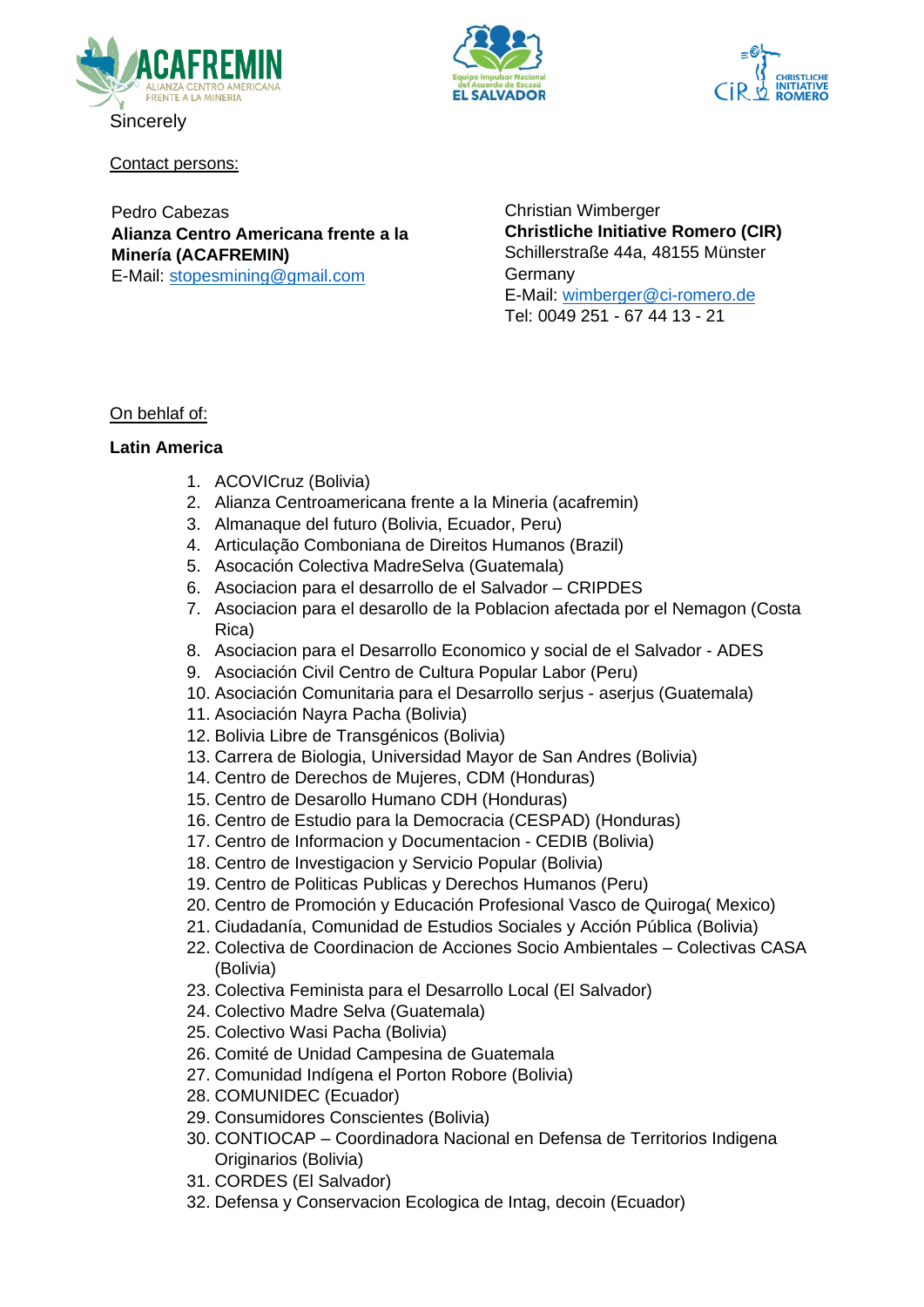





- 33. Defensoras de la Vida y de la Pachamama (Peru)
- 34. Derecho Ambiente y Recursos Naturales (Peru)
- 35. Equipo de Refexion, Investigacion y Communicacion (ERIC-SJ) (Honduras)
- 36. Equipo impulsor Nacional del Acuerdo de Escazú (El Salvador)
- 37. Escritores contra el Cambio Climático (Honduras)
- 38. Foro Social de la DEUDA Externa y Desrollo de Honduras (Honduras)
- 39. Fundación Ecuménica para el Desarrollo y la Paz fedepaz (Peru)
- 40. Fundación Gaia Pacha (Bolivia)
- 41. Grupo de Trabajo Cambio Climático y Justicia (GTCCJ) (Bolivia)
- 42. Iglesias y Minería (Latin America)
- 43. Instituto alameda democracia y desarrollo (Peru)
- 44. Instituto de Capacitación para el Desarrollo (incade)(Colombia)
- 45. Instituto de Derecho Ambiental de Honduras (iDAMHO) (Honduras)
- 46. Instituto de Permacultura de El Salvador
- 47. Mancomunidad de Comunidades Indígenas de los Ríos Beni, Tuichi y Quiquibe (Bolivia)
- 48. Movimiento en Defensa del Valle de Tucabaca (Bolivia)
- 49. Movimento Saude Mental (Brazil)
- 50. Movimiento Nacional Ambientalista frente a la Mineria Industrial (Nicaragua)
- 51. Nacion Indigena Qhara Qhara (Bolivia)
- 52. Observatorio latinoamericano de Conflictos Ambientales olca (Chile)
- 53. Organización Comunal de la Mujer Amazónica (Bolivia)
- 54. Otros Mundos Chiapas (Mexico)
- 55. Plataforma en Defensa de las Areas Protegidas de Abel Ilturralde (Bolivia)
- 56. Project on Organizing, Development, Education, and Research (poder)(Mexico/Latinamerica)
- 57. Reacción Climática (Bolivia)
- 58. Red Latinoamericana de Mujeres Defensoras de derechos sociales y ambientales (Latin America)
- 59. RED NACIONAL DE PARTICIPACION CIUDADANIA Y CONTROL SOCIAL (Bolivia)
- 60. RENACAMIH (Honduras)
- 61. RENICC (Nicaragua)
- 62. Resistencia Tucabaca Roboré (Bolivia)
- 63. Semillas de Esperanza (Honduras)
- 64. SERR (El Salvador)
- 65. SOMOS SUR (Bolivia)
- 66. Sub Central de Cabildos Indígenas del TIPNIS (Territorio Indígena Parque Nacional Isiboro Sécure) (Bolivia)
- 67. Terrajusta (Bolivia)
- 68. Territorios en Resistencia (Bolivia)
- 69. UMSA (Bolivia)
- 70. Unidad Ecologica Salvadoreña UNES (El Salvador)
- 71. Unidad de Protección a Defensoras y Defensores de Derechos Humanos udefegua (Guatemala)
- 72. Unión de Comunidades Rurales de El Salvador- UCRES
- 73. Universidad de la Amazonia (Colombia)
- 74. Vanguardia torrijista (Panama)

**Europe**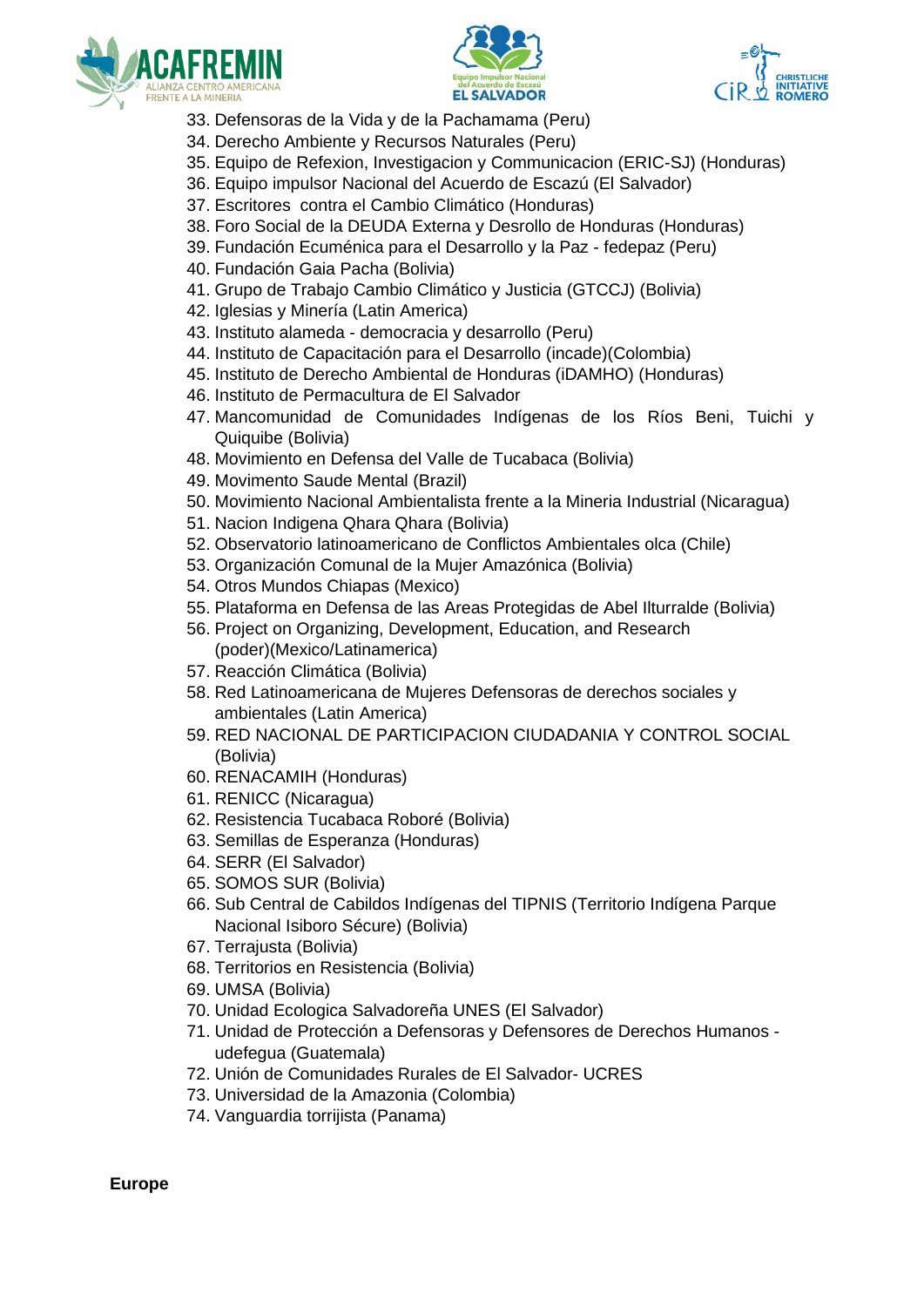





- 75. Action Solidarité Tiers Monde (astm) (Luxembourg)
- 76. Aktionsgemeinschaft Solidarische Welt e.V. ASW (Action for World Solidarity) (Germany)
- 77. Armenian Environmental Front Civic Initiative (Armenia)
- 78. Asociación de investigación y Especialización sobre Temas Iberoamericans AIETI (Spain)
- 79. Asociación de Solidaridad con Colombia KATÍO (Spain)
- 80. Association of Ethical Shareholders (Germany)
- 81. Cafe Cortado (Germany)
- 82. Campaña Minería Perú "la riqueza se va, la pobreza se queda" (Germany)
- 83. Catapa vzw (Belgium)
- 84. Chico Mendes Alemania (Germany)
- 85. Christliche Initiative Romero (CIR) (Germany)
- 86. Circolo Culturales "Primoggio" (Italia)
- 87. Confederacion Sindical de Comisiones Obreras (España)
- 88. Cora Network for Corporate Cccountability (Germany)
- 89. Deutscher Caritasverband e.V. (Germany)
- 90. Earth Thrive (United Kingdom and Serbia)
- 91. Eine Welt Netz NRW (Germany)
- 92. European Environmental Bureau (Belgium)
- 93. Fair Trade Town Hamburg (Germany)
- 94. FIAN (Germany)
- 95. Focus Association for Sustainable Development (Slovenija)
- 96. Forschungs- und Dokumentationszentrum Chile-Lateinamerika FDCL (Germany)
- 97. Forum Fairer Handel (Germany)
- 98. Fos Socialistische Solidariteit vzw (Belgium)
- 99. Gegenstroemung Infoe e. v. (Germany)
- 100. Germanwatch e. V. (Germany)
- 101. Goliathwatch (Germany)
- 102. Guatebelga VZW (Belgium)
- 103. Guatemalagruppe Nürnberg e.V. (Germany)
- 104. Guatemala Solidarität Österreich (Austria)
- 105. Igapo Project (France)
- 106. IM Swedish Development Partner (Sweden)
- 107. Informationsstelle Peru (Germany)
- 108. Inkota-Netzwerk e.v. (Germany)
- 109. Institute for Global Peace Work (Tamera) (Portugal)
- 110. International Movement of Catholic Agricultural and Rural Youth-
- MIJARC (Belgium)
- 111. Leapfrog2sd (Belgium)
- 112. London Mining Network (United Kingdom)
- 113. Misereor (Germany)
- 114. NOAH Friendsof the Earth Denmark (Denmark)
- 115. Our Food Our Future (Europe)
- 116. Oekumenisches Netz Rhein-Mosel-Saar/ Ecumenical Network Rhine-Moselle-Saar (Germany)
- 117. Plataforma Internacional contra la Impunidad (Suiza)
- 118. PowerShift e.v. (Germany)
- 119. Protection International (PI) (Global)
- 120. Protect Jadar and Radjevina (Serbia)
- 121. Red Europea de Comités Oscar Romero (sicsal-Europa)